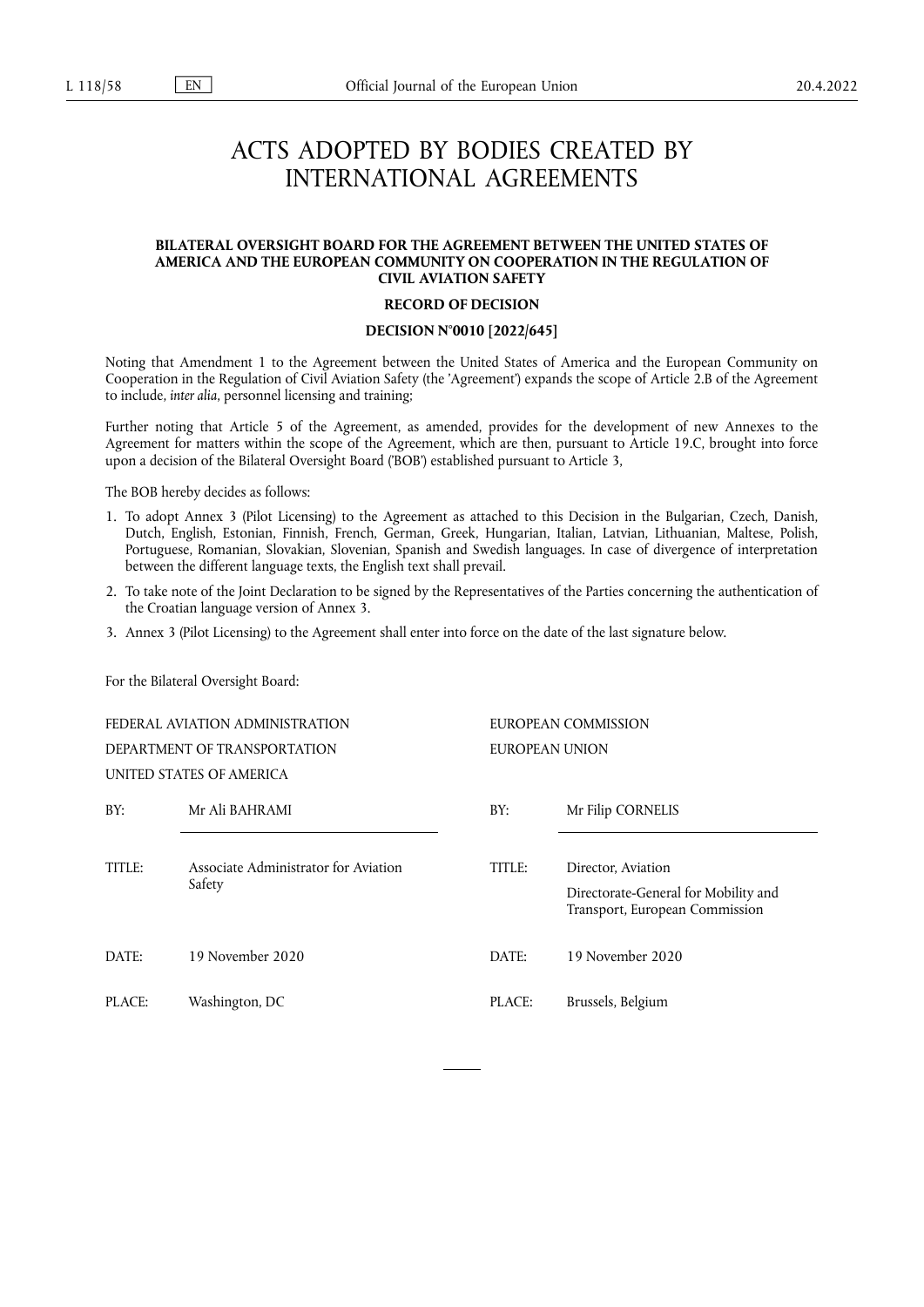#### *ANNEX 3*

# **PILOT LICENSING**

# 1. PURPOSE AND SCOPE

- 1.1. The Parties have assessed each other's standards, rules, practices, and procedures related to private pilot licensing, including night and instrument ratings for the single-engine piston (SEP) land airplane and multi-engine piston (MEP) land airplane categories, but excluding the type ratings, and concluded that they are sufficiently compatible to permit acceptance of each other's approvals and findings. This Annex covers the reciprocal acceptance of findings of compliance and documentation, and the provision of technical assistance regarding private pilot licensing and compliance monitoring. Nothing in this Annex shall be construed to limit the authority of a Party to act in accordance with Article 15 of the Agreement.
- 1.2. The scope of this Annex covers private pilot EU Part-FCL licenses and FAA private pilot certificates, and private pilot privileges included in other EU Part-FCL licenses and FAA pilot certificates, as well as night and instrument ratings, as specified in Appendix 1 to this Annex, in SEP land airplane and MEP land airplane categories in single-pilot operations, excluding any type ratings. EU Part-FCL commercial pilot licenses for airplanes (CPL (A)) and airline transport pilot licenses for airplanes (ATPL (A)) contain private pilot privileges. The multi-crew pilot license (MPL) only contains private pilot privileges if specifically endorsed in the license. Similarly, FAA commercial pilot and air transport pilot certificates contain private pilot privileges. These licenses and pilot certificates are eligible for conversion under the terms of this Annex if the privileges are applicable.
- 1.3. The scope of this Annex may be extended to other EU Part-FCL licenses and FAA pilot certificates, ratings and aircraft categories through an amendment to this Annex pursuant to a decision of the Bilateral Oversight Board (BOB) taken in accordance with Article 19.B of the Agreement.
- 1.4. The extension of the scope of this Annex shall take place following the necessary confidence-building process conducted by the Technical Agents.
- 1.5. This Annex does not apply to any pilot license or pilot certificate issued by another Contracting State to the Convention on International Civil Aviation of 1944 (Chicago Convention) that has been rendered valid by the FAA or by an Aviation Authority, as detailed in the Technical Implementation Procedures - Licensing (TIP-L).
- 1.6. This Annex does not limit the right of a holder of an FAA pilot certificate or an EU Part-FCL license issued by an Aviation Authority, to have the pilot certificate or license rendered valid by the other Party in accordance with applicable laws and regulations.

# 2. DEFINITIONS

- 2.1. In addition to those definitions found in the Agreement, for the purposes of this Annex, the following definitions apply:
	- (a) 'Class rating' means:
		- (i) with respect to an EU Part-FCL license, a valid rating attached to a pilot license. The privileges of the holder of a SEP and MEP class rating are to act as pilot on the class of aircraft specified in the rating as outlined in the 'List of Aeroplanes – Class and Type Ratings and Endorsement List' published on the European Aviation Safety Agency (EASA) website.
		- (ii) with respect to an FAA pilot certificate, a classification of aircraft within a category having similar operating characteristics as outlined in Title 14, Code of Federal Regulations (14 CFR) § 61.5 (e.g., single-engine land and multi-engine land).
	- (b) 'Conversion' means the issuance of an EU Part-FCL license on the basis of an FAA pilot certificate or the issuance of an FAA pilot certificate on the basis of an EU Part-FCL license, in accordance with the provisions of this Annex.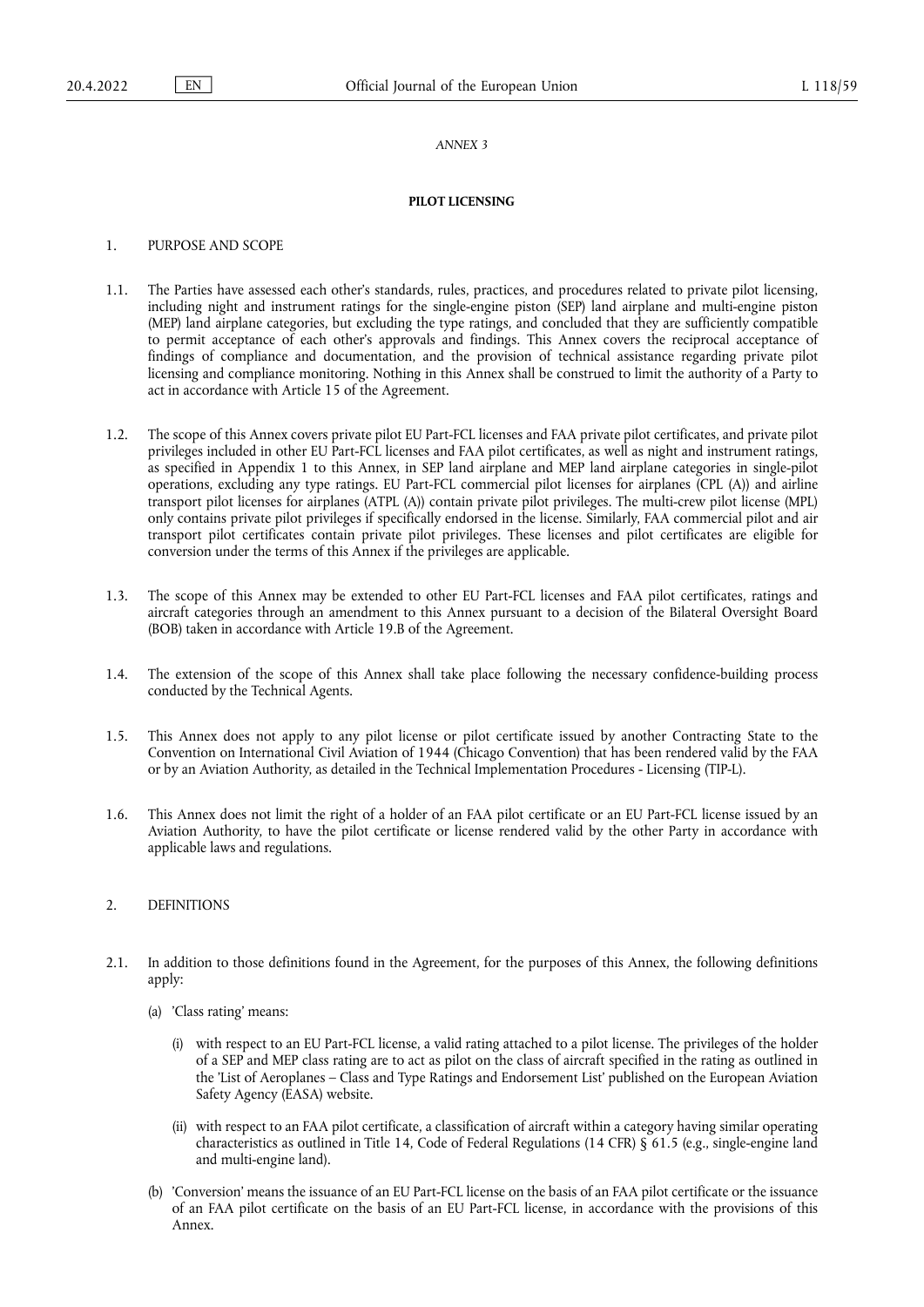- (c) 'Currency' means the acceptance of the privileges of a class or type rating on an FAA pilot certificate, based on the recent experience of the certificate holder. (14 CFR Part 61 and Regulation (EU) No 1178/2011 Annex III Part C).
- (d) 'EU Part-FCL license' means a valid flight crew license that complies with the requirements of Part-FCL.
- (e) 'FAA pilot certificate' means a valid Federal Aviation Administration pilot certificate that complies with the appropriate requirements prescribed in 14 CFR Part 61.
- (f) 'Flight review' means an assessment of flying skills taken with a certified flight instructor holding appropriate FAA examining authority.
- (g) 'Instrument rating' means:
	- (i) with respect to an EU Part-FCL instrument rating, a valid rating on an EU Part-FCL licence allowing for operation under Instrument Flight Rules (IFR) or in weather conditions less than the minimums prescribed for Visual Flight Rules (VFR) that is restricted to single-engine or multi-engine operation, or in the case of a multi-crew pilot license (MPL) additionally restricted to multi-crew operation.
	- (ii) with respect to an FAA instrument rating, means a valid rating on an FAA pilot certificate subject to currency and class of aircraft requirements, allowing for operation under IFR or in weather conditions less than the minimums prescribed for VFR.
- (h) 'Night rating' means a rating attached to an EU Part-FCL license with which the privileges of the private pilot license for airplanes are to be exercised in VFR conditions at night. The night rating is issued without an expiration date.
- (i) 'Skill test' means a demonstration of skill for a license or rating issue, including such oral examination as may be required in accordance with Annex I to Commission Regulation (EU) No 1178/2011, (Part-FCL).
- 'Special Conditions' means those requirements that have been found, based on a comparison of the respective regulatory licensing systems, not to be common to both systems and that are significant enough to be addressed in this Annex. The list of Special Conditions is contained in Appendix 1 to this Annex.
- (k) 'Type rating' means:
	- (i) with respect to an EU Part-FCL license, a rating attached to a pilot license. The privileges of the holder of a type rating are to act as pilot on the type of aircraft specified in the rating as outlined in the EASA type rating and license endorsement list flight crew - all aircraft excluding helicopters.
	- (ii) with respect to an FAA pilot certificate, the rating on an FAA pilot certificate for any large aircraft (except lighter than air), turbojet powered airplane, or other aircraft specified by the FAA Administrator through type certification procedures for which a pilot must meet specific aeronautical knowledge and experience and testing requirements in order to act as pilot in command of the aircraft.
- (l) 'Valid' means:
	- (i) With respect to an FAA pilot certificate or EU Part-FCL license, that such certificate or license is not surrendered, suspended, revoked, or expired.
	- (ii) With respect to an EU Part-FCL rating, the rating's validity period has not expired. The validity date of a rating is stated on the pilot license.
- 3. JOINT AIRCREW COORDINATION BOARD
- 3.1. Composition
- 3.1.1. A Joint Aircrew Coordination Board (JACB), accountable to the BOB, is hereby established under the joint leadership of the EASA and the FAA Executive Directors responsible for Flight Standards. The JACB shall include, from each Technical Agent, representatives responsible for pilot licensing and quality management systems/management systems, as appropriate.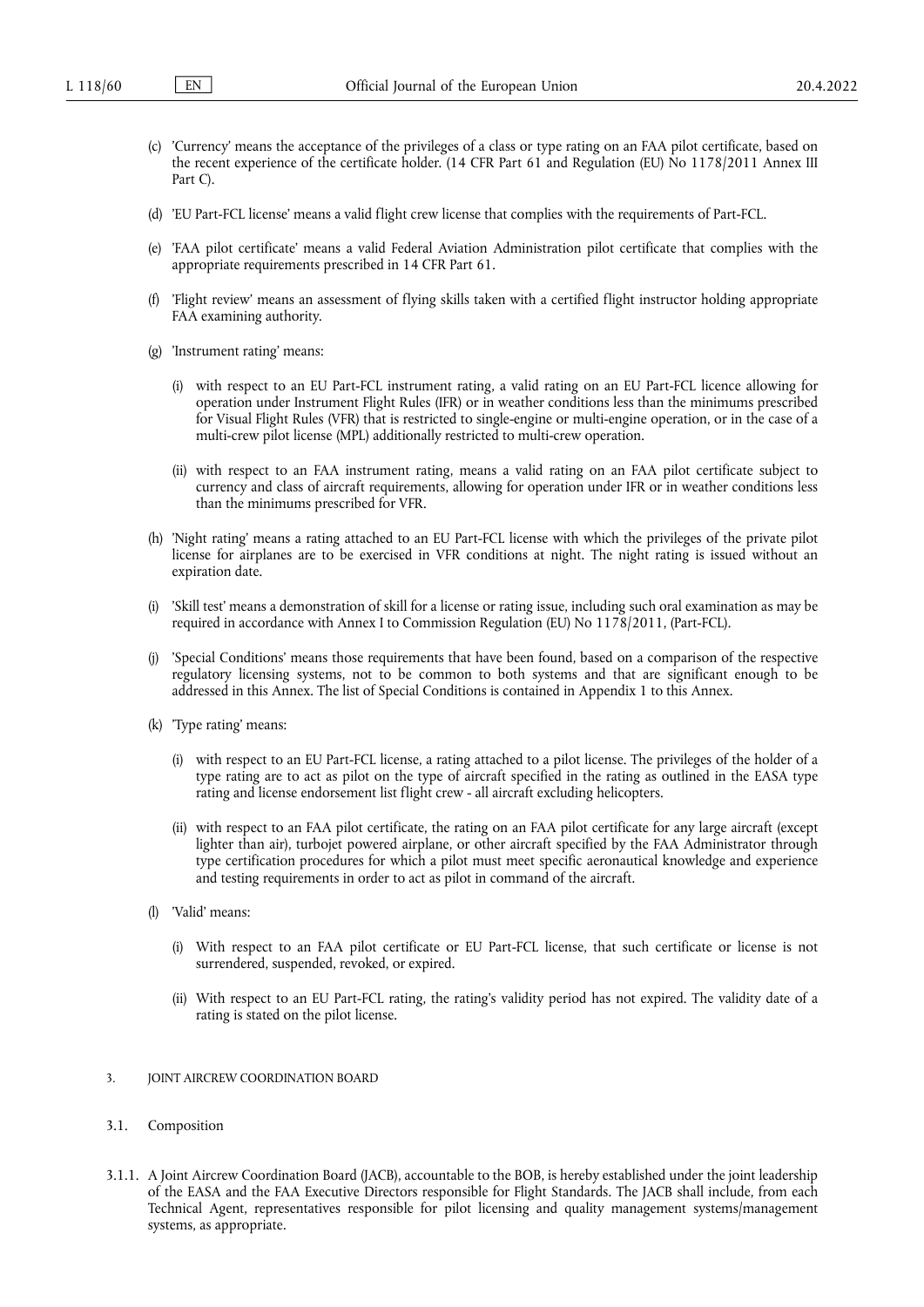3.1.2. The joint leadership may invite additional participants to the JACB to facilitate the fulfilment of the objectives of this Annex.

## 3.2. Mandate

- 3.2.1. The JACB shall meet at least once a year to ensure the effective functioning and implementation of this Annex. Its functions shall include:
	- (a) developing, approving, and revising the TIP-L, including cooperation, assistance, exchange of information, and continued confidence activities to be used for processes covered by this Annex;
	- (b) sharing information on relevant safety issues and developing action plans to address them;
	- (c) ensuring the consistent application of this Annex;
	- (d) exchanging information on planned and ongoing rulemaking activities that could affect the basis and scope of this Annex.
	- (e) sharing information on significant changes to the Parties' pilot licensing systems that could affect the basis and scope of the Annex.
	- (f) resolving technical issues falling within the responsibilities of the Technical Agents and Aviation Authorities that cannot be solved at their level; and
	- (g) proposing to the BOB amendments to this Annex.
- 3.2.2. The JACB shall report unresolved issues to the BOB and ensure the implementation of decisions reached by the BOB regarding this Annex.

# 4. IMPLEMENTATION

- 4.1. The Parties agree that a person holding an EU Part-FCL license for airplanes, including a class rating, with or without night rating, or an instrument rating for airplanes, and who has demonstrated compliance with the applicable FAA Special Conditions set forth in Appendix 1, shall be considered to meet the requirements for obtaining an FAA pilot certificate, class rating(s), or an instrument rating in the airplane category.
- 4.2. The Parties agree that a person holding a FAA pilot certificate for airplanes, or an instrument rating for airplanes, and who has demonstrated compliance with the applicable EU Special Conditions set forth in Appendix 1, and has provided evidence of currency in accordance with applicable provisions of the TIP-L, shall be considered to meet the requirements for obtaining an EU Part-FCL license, a class rating(s), with or without a night rating, or an instrument rating in the airplane category.
- 4.3. EU Part-FCL licenses or FAA pilot certificates that have been surrendered, suspended, or revoked shall not be reinstated through the terms of this Annex.
- 4.4. The scope of the ratings and limitations of an FAA pilot certificate or an EU Part-FCL license issued in accordance with this Annex is further specified in the TIP-L.
- 4.5. Once an EU Part-FCL license or an FAA pilot certificate has been issued in accordance with this Annex, the holder must, to exercise the privileges of this license or pilot certificate, meet the revalidation or renewal requirements, as applicable, of the EU Part-FCL or FAA requirements.
- 4.6. The FAA, upon issuing an FAA pilot certificate based on an EU Part-FCL license in accordance with this Annex, shall not require the surrender of that EU Part-FCL license. An Aviation Authority, upon issuing an EU Part-FCL license based on an FAA pilot certificate in accordance with this Annex, shall not require the surrender of that FAA pilot certificate.
- 4.7. The Technical Agents, and where applicable the Aviation Authorities, shall: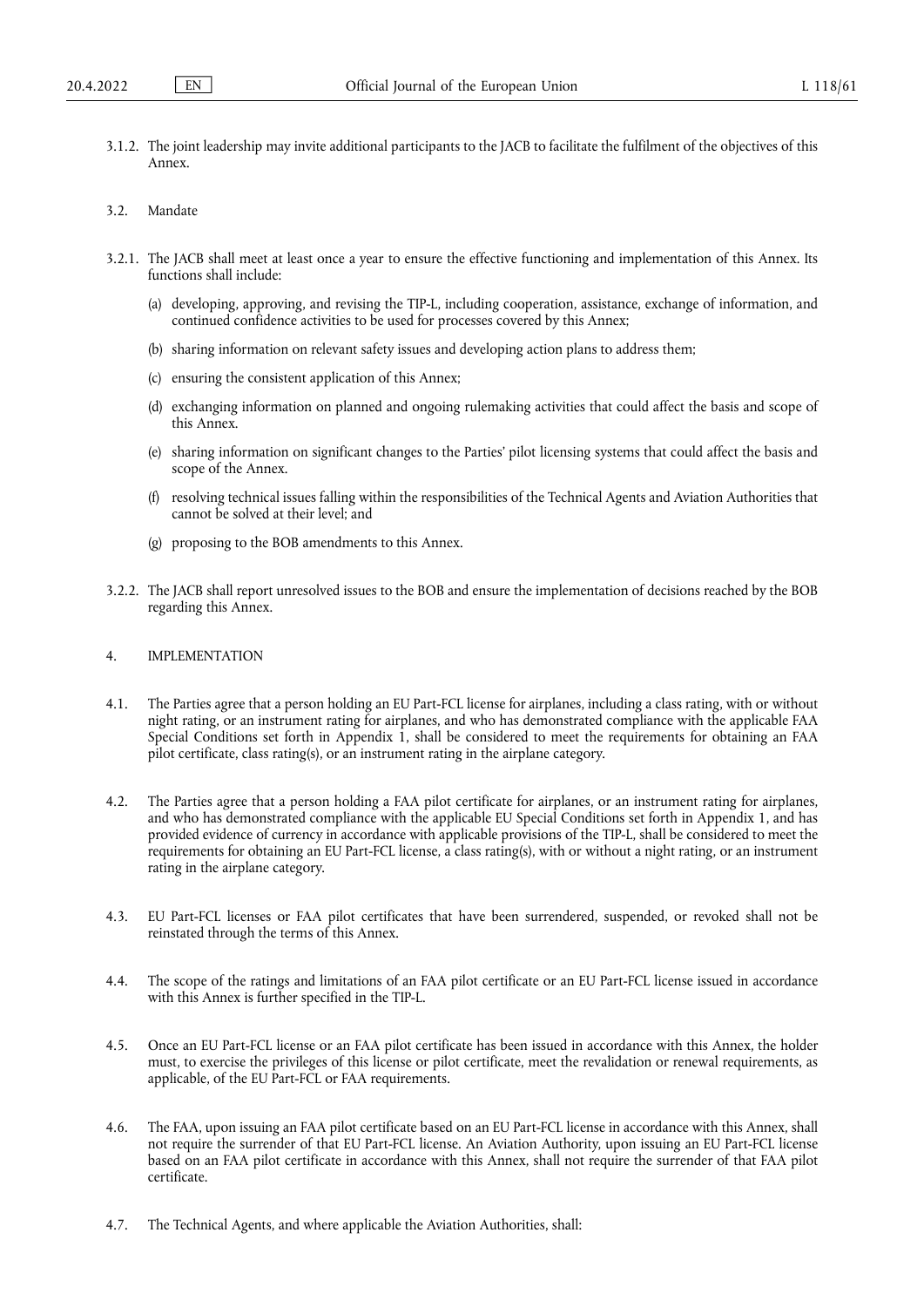- 4.7.1. upon request from the FAA or Aviation Authority that issues an EU Part-FCL license or an FAA pilot certificate in accordance with this Annex, provide each other with the verification or confirmation of authenticity of the original EU Part-FCL license, FAA pilot certificate, or rating; and
- 4.7.2. provide in a form, manner, and schedule established by the JACB, statistical data regarding the EU Part-FCL licenses, FAA pilot certificates, and ratings that have been issued in accordance with this Annex.
- 4.8. Each Party's Technical Agent, or where applicable an Aviation Authority, shall provide as necessary upon request and after mutual agreement, technical assistance in pilot licensing activities to the other Party's Technical Agent, or where applicable to an Aviation Authority, to advance the purpose of this Annex. The Technical Agents or an Aviation Authority may decline to provide such technical assistance due to lack of resource availability.
- 4.9. Revisions by either Party to its civil aviation organisation, laws, regulations, procedures, policy, or standards, including those of the Technical Agents and Aviation Authorities, may affect the basis upon which this Annex is executed. Therefore, the Parties, through the Technical Agents and Aviation Authorities, as appropriate, shall advise one another of plans for such changes at the earliest possible opportunity, and discuss the extent to which such planned changes affect the basis of this Annex. If consultations pursuant to Article 15.C of the Agreement result in an agreement to amend this Annex, the Parties shall seek to ensure that such an amendment enters into force at the same time as, or as soon as possible thereafter, the entry into force or implementation of the change that prompted such amendment.

#### 5. COMMUNICATION AND COOPERATION

- 5.1. The Technical Agents, through the JACB, shall maintain and exchange a list of contact points for the various technical aspects of this Annex.
- 5.2. All communications between the Technical Agents, including technical documentation provided for review or approval as detailed in this Annex, shall be in the English language.
- 5.3. The format for all dates used in communications shall be DD MMM YYYY, e.g., '05 MAY 2014'.
- 5.4. When urgent or unusual situations develop, the Technical Agents', and where applicable, the Aviation Authorities' points of contact, as identified in the TIP-L, shall communicate and ensure that the appropriate immediate actions are taken.
- 6. QUALIFICATION REQUIREMENTS FOR THE ACCEPTANCE OF FINDINGS OF COMPLIANCE
- 6.1. Basic Requirements
- 6.1.1. Each Technical Agent and any Aviation Authority, as applicable, shall demonstrate to the other Technical Agent the effectiveness of their respective systems for the regulatory oversight of pilots. They shall demonstrate, in particular, effective and adequate:
	- (a) legal and regulatory structure;
	- (b) organisational structure;
	- (c) resources, including sufficient qualified staff;
	- (d) training program for their technical staff;
	- (e) internal policies, processes, and procedures including a quality system;
	- (f) documentation and records;
	- (g) oversight program; and
	- (h) authority over regulated EU Part-FCL license or FAA pilot certificate holders.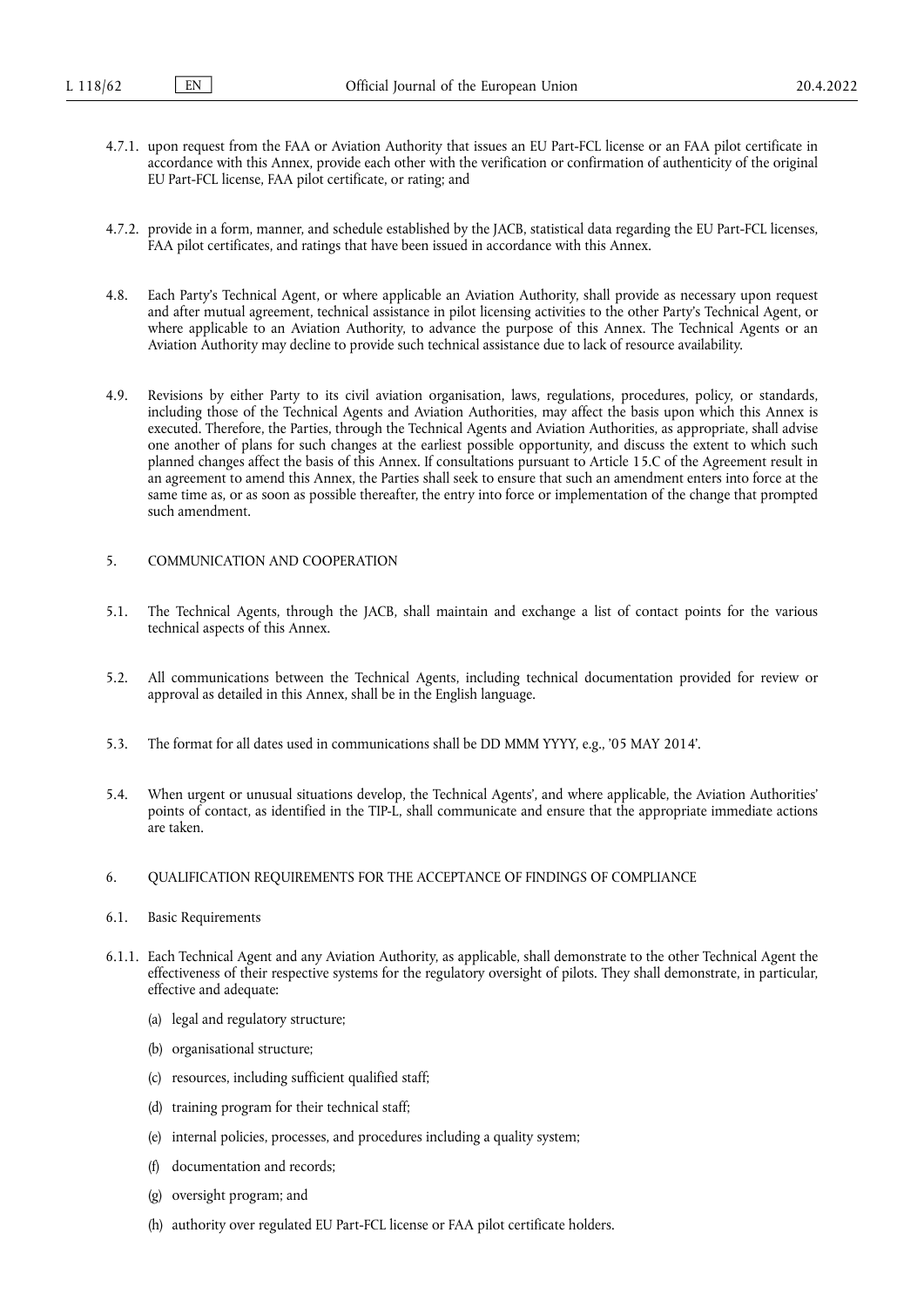6.2. Initial Confidence

Each Technical Agent has demonstrated to the other Technical Agent the effectiveness of its respective system for the regulatory oversight of activities covered under this Annex through initial confidence building activities. The Technical Agents have also demonstrated to each other the effectiveness of their quality audits and standardisation activities, including audits of Aviation Authorities, as referred to in paragraph 6.3.1.

- 6.3. Continued Confidence
- 6.3.1. The Technical Agents and Aviation Authorities shall continue to demonstrate to each other effective oversight as detailed in paragraph 6.1.1 of this Annex according to the relevant provisions of the TIP-L developed by the JACB.
	- (a) In particular, Technical Agents shall:
		- (i) have the right to participate, as an observer, in each other's quality audits and standardisation inspections;
		- (ii) make available to the other Technical Agent the reports from quality audits and standardisation inspections applicable to this Annex, as specified in the TIP-L; and
		- (iii) assist each other in the resolution of audit and inspection findings impacting the implementation of this Annex, where relevant.
	- (b) In particular, the FAA and the Aviation Authorities shall:
		- (i) allow quality audits and standardisation inspections as detailed in paragraph  $6.3.1(a)(i)$  above;
		- (ii) share relevant safety information and known limitations that may affect an Aviation Authority's or Technical Agent's capability to fully meet applicable international safety standards or any safety requirements established under the Agreement;
		- (iii) subject to applicable laws and regulations on personal data protection, make available the relevant pilot licensing records and inspection reports including completed enforcement actions; and
		- (iv) provide language interpretation assistance at the Aviation Authority's office during the review of records and documentation that are recorded in its national language, where necessary.
	- (c) The Technical Agents shall notify each other at the earliest opportunity in the event that a Technical Agent or an Aviation Authority is not able to meet a requirement in paragraph 6.3. If either Technical Agent believes that technical competency is no longer adequate, the Technical Agents shall consult each other and propose an action plan, including any necessary corrective activities, in order to address deficiencies.
	- (d) In the event that a Technical Agent or an Aviation Authority does not correct deficiencies within the timeframe specified in the action plan, either Technical Agent may refer the matter to the JACB.
	- (e) When a Party intends to suspend acceptance of findings or approvals made by a Technical Agent or an Aviation Authority, the Party shall promptly notify the other Party in accordance with Article 18.A of the Agreement.
- 7. FEES

Fees applied shall comply with Article 14 of the Agreement and with applicable statutory and regulatory requirements.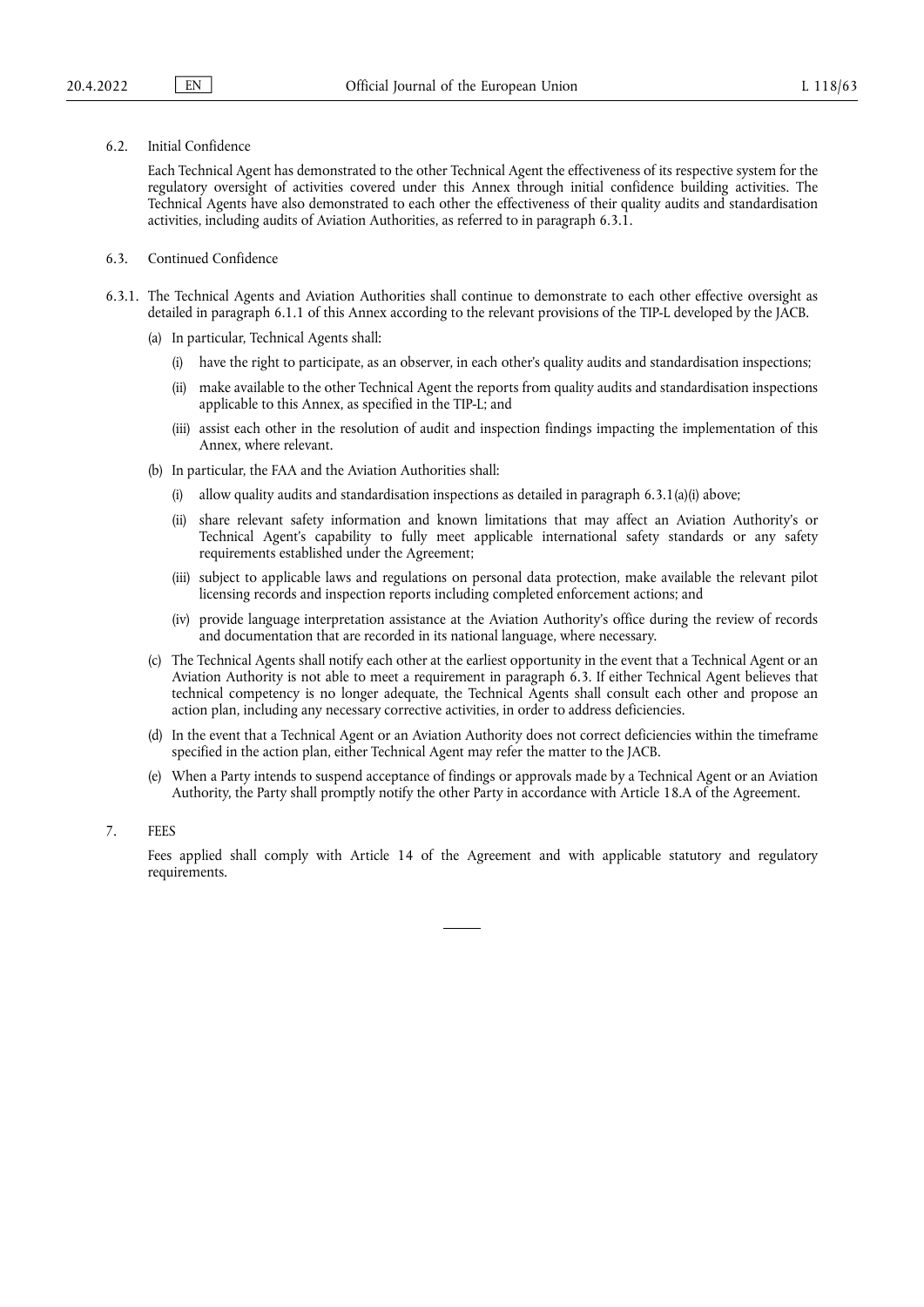#### *Appendix 1*

#### **SPECIAL CONDITIONS**

- 1. General Conditions
- 1.1. The applicant shall submit an application for conversion of an EU Part-FCL license or an FAA pilot certificate according to this Annex in a standardised form and manner as specified in the TIP-L.
- 1.2. An applicant who holds an EU Part-FCL license or an FAA pilot certificate that carries a restriction or limitation may be denied application if a similar restriction or limitation is not available in the other system.
- 2. EU Special Conditions

To be approved in accordance with Part-FCL, pursuant to the terms of this Annex, the applicant shall comply with all of the following EU Special Conditions.

- 2.1. EU Special Conditions Applicable to the Issuance of an EU Part-FCL License for Airplanes (PPL(A)) and Associated Class and Night Ratings, as Applicable, on the Basis of an FAA Pilot Certificate
- 2.1.1. The applicant shall demonstrate or provide evidence that he/she has acquired language proficiency in accordance with FCL.055 of Part-FCL unless he/she holds an 'English Proficient' endorsement on the FAA pilot certificate. The 'English Proficient' endorsement shall be deemed to be equal to English language proficiency Level 4, as detailed in the TIP-L.
- 2.1.2. The applicant shall meet the EU medical requirements as stipulated in Commission Regulation (EU) No 1178/2011 applicable to the PPL(A).
- 2.1.3. The applicant shall complete a skill test, as detailed in the TIP-L, with an examiner qualified according to Part-FCL.
- 2.1.4. The applicant shall demonstrate to the examiner before the skill test that he/she has acquired an adequate level of the required theoretical knowledge, as detailed in the TIP-L, within the 24-calendar-month period preceding the month of application.
- 2.1.5. The applicant applying for a Part-FCL night rating shall provide evidence that he/she has fulfilled the night flying requirements set out in FCL.810 of Part-FCL. Night flying training experience may be credited, as detailed in the TIP-L.
- 2.1.6. The applicant applying for a single-pilot MEP class rating shall provide evidence that the requirements for the issuance of a MEP land class rating as stated in Part FCL Subpart H are fulfilled. In this case the skill test specified under paragraph 2.1.3 above shall be completed in a MEP land airplane. An applicant who has prior training and flight experience on MEP airplanes may be credited towards the requirements of Part-FCL Subpart H, as detailed in the TIP-L.
- 2.1.7. An Aviation Authority, upon converting an FAA pilot certificate in accordance with this Annex, shall enter the following statement in item VIII (or XIII) of the EU Part-FCL license: 'PPL(A) issued on the basis of the EU-US Agreement'.
- 2.2. EU Special Conditions Applicable to the Issuance of an EU PART-FCL Instrument Rating for Airplanes (IR(A)) on the Basis of an FAA Instrument Rating.
- 2.2.1. The applicant shall demonstrate or provide evidence that he/she has acquired language proficiency in accordance with FCL.055 of Part-FCL unless he/she has an 'English Proficient' endorsement on the FAA pilot certificate. The 'English Proficient' endorsement shall be deemed to be equal to English language proficiency Level 4, as detailed in the TIP-L.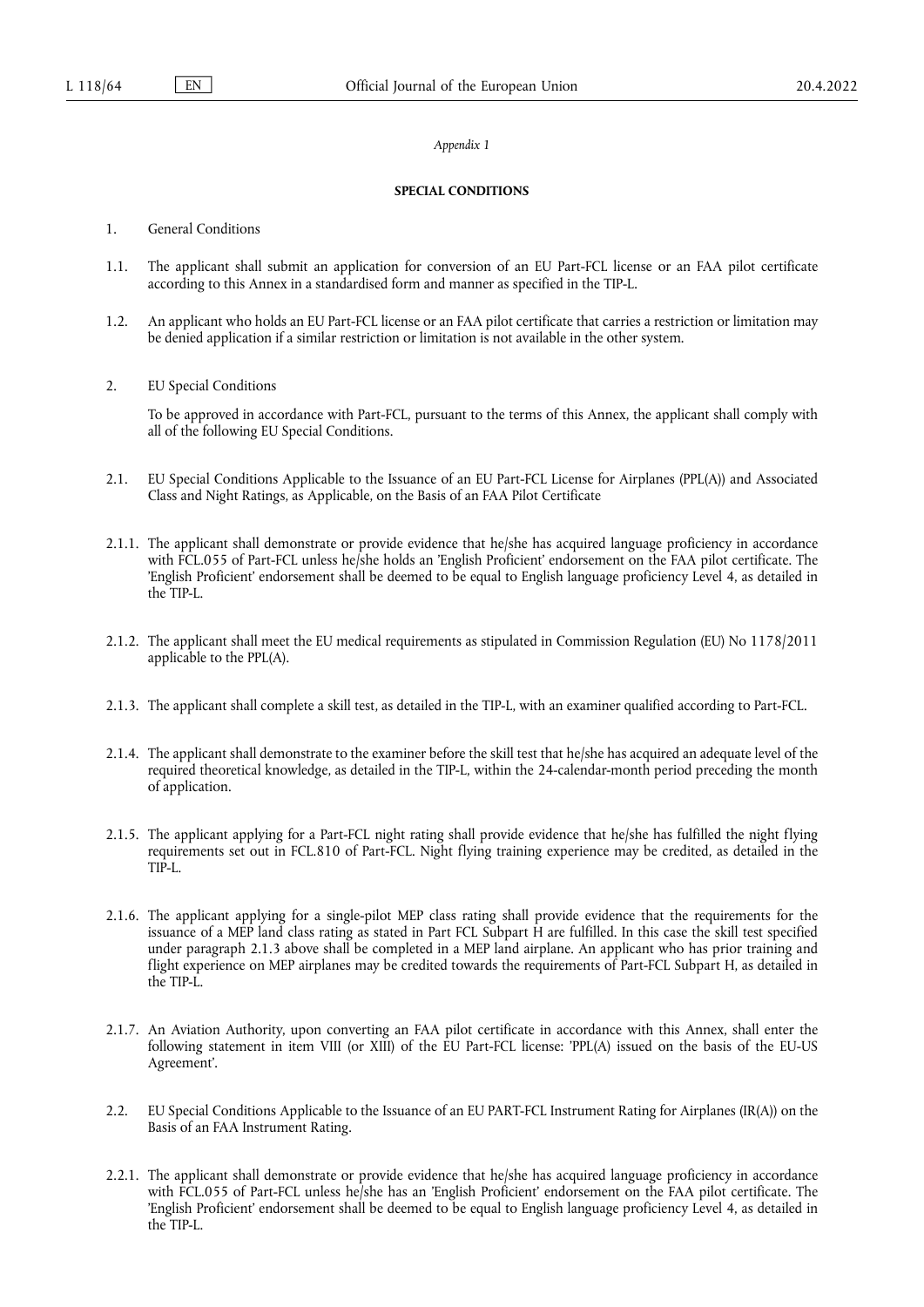- 2.2.2. The applicant shall meet the EU medical requirements as stipulated in Commission Regulation (EU) No 1178/2011 applicable to the IR(A).
- 2.2.3. The applicant shall complete an IR(A) skill test, as detailed in the TIP-L, with an examiner qualified according to Part- $FCI$
- 2.2.4. With regard to the demonstration of theoretical knowledge and as detailed in the TIP-L, if the applicant has a minimum experience of at least 50 hours of flight time under Instrument Flight Rules (IFR) as pilot in command on airplanes, he/she shall demonstrate to the examiner before the IR(A) skill test that he/she has acquired an adequate level of the required theoretical knowledge. In other cases, the applicant shall pass a written examination within the 24-calendar-month period preceding the month of application.
- 2.2.5. An applicant applying for an instrument rating for single-pilot MEP land airplanes shall provide evidence that the requirements for the issuance of an instrument rating for MEP land airplanes as stated in Part-FCL Subpart G are fulfilled. In this case the IR(A) skill test specified under paragraph 2.2.3 above shall be completed in a MEP land airplane. An applicant who has prior instrument training and flight experience on multi-engine airplanes may be credited towards the requirements of Part-FCL Subpart G, as detailed in the TIP-L.
- 2.2.6. As detailed in the TIP-L, an applicant applying for an instrument rating shall have completed acclimatisation flying in an EU Member State, within a training organisation approved in accordance with Commission Regulation (EU) No 1178/2011, before the IR(A) skill test is administered. The applicant is exempt from this requirement if he/she has prior experience of at least 50 hours of flight time under IFR as pilot in command on airplanes or prior experience of at least 10 hours of flight time under IFR as pilot in command on airplanes in any of the EU Member States or any European State that participates in EASA in accordance with Article 129 of Regulation (EU) No 2018/1139 of the European Parliament and of the Council (OJ L 212, 22.8.2018, p. 1-22).
- 2.2.7. An applicant who has obtained an EU Part-FCL instrument rating on the basis of this Annex shall be required to undergo the entire set of theoretical knowledge examinations according to FCL.025 and FCL.615 IR of Part-FCL prior to exercising his/her instrument rating privileges with an EU Part-FCL CPL, MPL or ATPL.
- 2.2.8. An applicant who has obtained an EU Part-FCL instrument rating on the basis of this Annex shall be required to undergo the entire set of theoretical knowledge examinations according to FCL.025 of Part-FCL before being given the full credit for the IR(A) in the different category of aircraft according FCL.035 of Part-FCL.
- 2.2.9. An Aviation Authority, upon converting an FAA pilot certificate in accordance with this Annex, shall enter the following statement in item VIII (or XIII) of the EU Part-FCL license: 'PPL(A) / IR(A) issued on the basis of the EU-US Agreement'.
- 3. FAA Special Conditions

To be approved in accordance with 14 CFR Part 61, pursuant to the terms of this Annex, the applicant shall comply with all of the following FAA Special Conditions:

- 3.1. FAA Special Conditions Applicable to the Issuance of an FAA Pilot Certificate, Airplane Category Single-Engine Land Class Rating and Airplane Category Multi-Engine Land Class Rating on the Basis of an EU Part-FCL License.
- 3.1.1. The applicant shall be able to read, speak, write and understand the English language. A Part-FCL English language proficiency endorsement of Level 4 or higher shall be accepted as English proficient.
- 3.1.2. The applicant shall meet the FAA medical certificate requirements to exercise the privileges of an FAA pilot certificate, as prescribed in 14 CFR Part 61.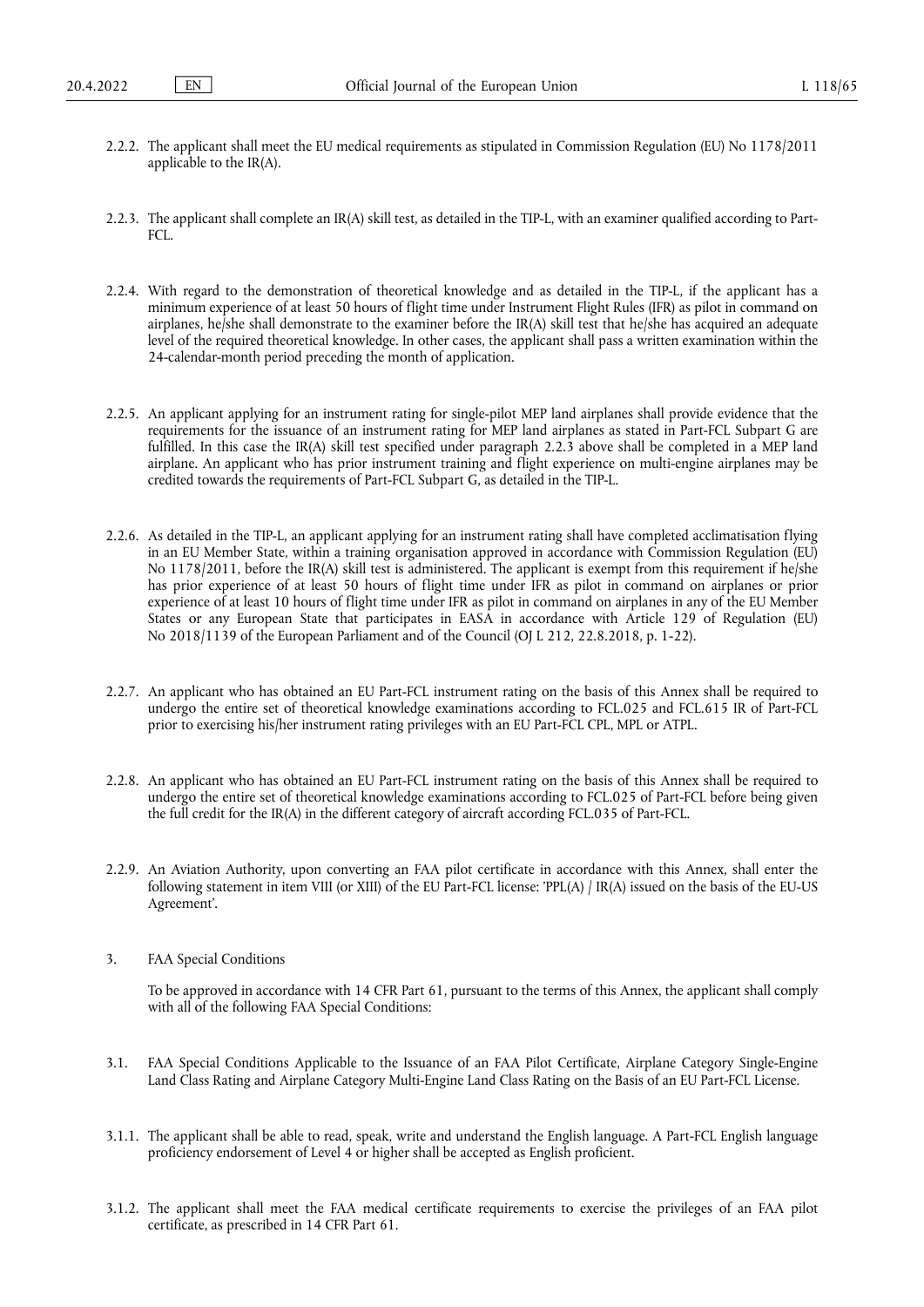- 3.1.3. The applicant shall have passed the required knowledge test, as detailed in the TIP-L, within the 24-calendar-months period preceding the month of application.
- 3.1.4. The applicant shall complete a flight review with an FAA certified flight instructor who holds appropriate FAA examining authority, as detailed in the TIP-L.
- 3.1.5. An applicant applying for a multi-engine land rating shall provide evidence that he/she has fulfilled the requirements for the issuance of a multi-engine land rating as stated in 14 CFR Part 61. Training and experience on MEP land airplanes may be credited, as detailed in the TIP-L.
- 3.2. FAA Special Conditions Applicable to the Issuance of an FAA Instrument-Airplane Rating on the Basis of an EU Part-FCL Instrument Rating.
- 3.2.1. The applicant shall be able to read, speak, write and understand the English language. A Part-FCL English language proficiency endorsement of Level 4 or higher shall be accepted as English proficient.
- 3.2.2. The applicant shall meet the FAA medical certificate requirements to exercise the privileges of an FAA pilot certificate, as prescribed in 14 CFR Part 61.
- 3.2.3. As detailed in the TIP-L, an applicant applying for an instrument rating shall have completed acclimatisation flying in the United States, including its territories, with an FAA certified flight instructor, before the instrument proficiency check with an examiner is administered. The applicant is exempt from this requirement if he/she has prior experience of at least 50 hours of flight time under IFR as pilot in command on airplanes or prior experience of at least 10 hours of flight time under IFR as pilot in command on airplanes in the United States, including its territories;
- 3.2.4. The applicant shall complete an instrument proficiency check with an examiner, as detailed in the TIP-L.
- 3.2.5. The applicant shall have passed the required knowledge test, as detailed in the TIP-L, within the 24-calendar-month period preceding the month of application.